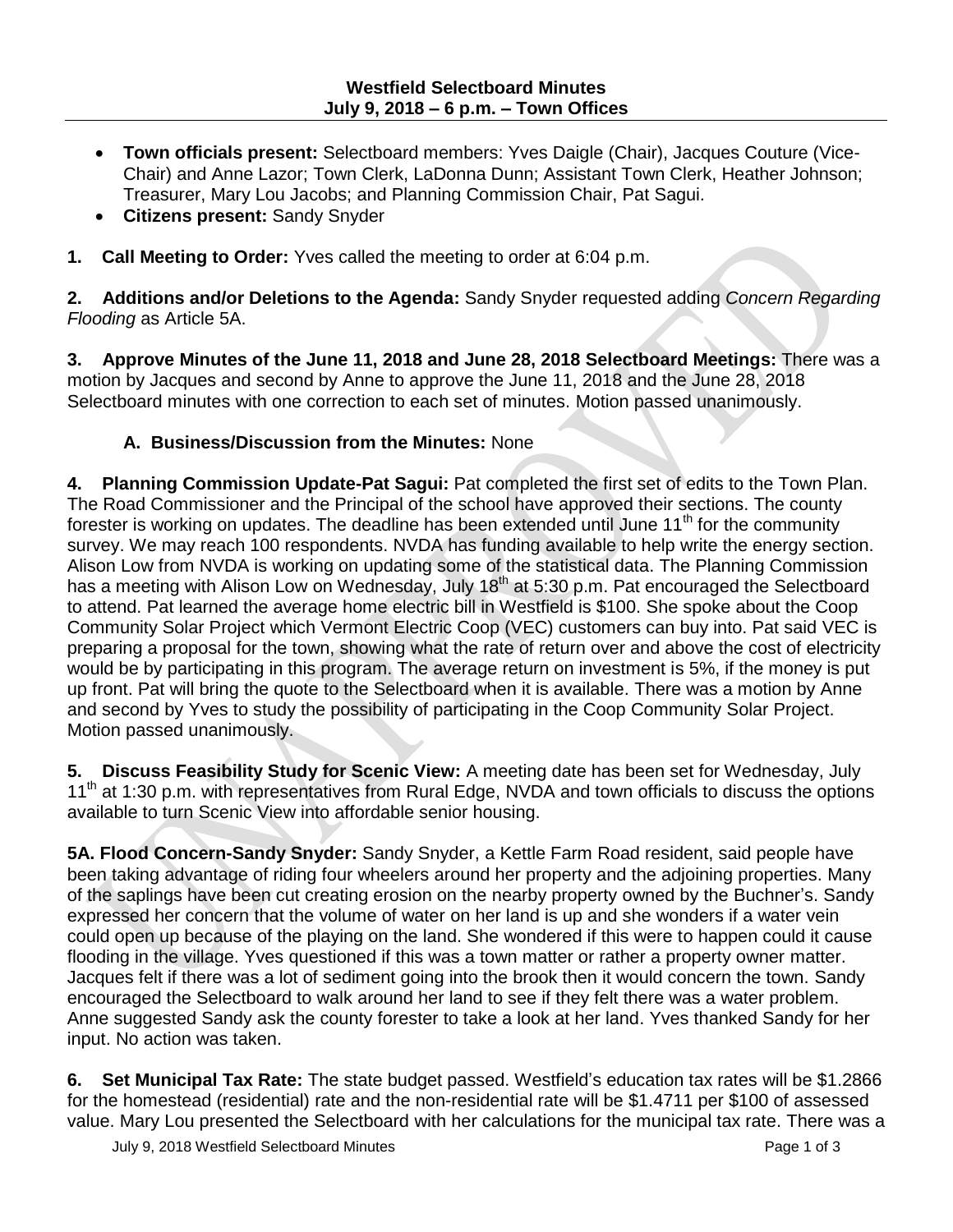motion by Jacques and second by Anne to set the municipal tax rate at .5582 per \$100 of assessed value. Motion passed unanimously.

## **7. Roads:**

**A. Missing Road Signs (Kettle Farm Rd., Kingdom Mountain Rd., stop sign at Route 100/Buck Hill and yield sign in front of David Wursthorne's house):** Tabled until Eric Kennison is present.

**B. Status of Radar Signs for VT Route 100-Mary Lou Jacobs/Eric Kennison:** Mary Lou learned we need to complete a traffic study at both ends of the village on Route 100 to submit with the state application for the radar signs. She has contacted the Sheriff's department for scheduling.

**C. Update on Road Erosion Inventory for MRGP-Eric Kennison:** Tabled until Eric Kennison is present.

**D. Status of Grants-in-Aid grant on Ballground Rd.:** Tabled until Eric Kennison is present.

**8. Library Update:** As a follow-up to last month's discussion, Yves reported Milton Willis asked him to pick up the cabinet at his home that was in need of repair. Yves returned the cabinet to the Library, putting it in the basement. Yves thought it would cost at least \$150 to repair the cabinet. After a lengthy discussion the Selectboard felt the cost of repairing the cabinet was not worth the investment. There was a motion by Jacques and second by Anne to not repair the cabinet and authorization for the Librarian to sell it at the next library garage sale. Motion passed unanimously. Yves reported the bathroom will eventually need to be made handicap accessible. Yves said the other VLCT insurance inspection repairs have been completed.

## **9. Treasurer's Report:**

**A. Approve Warrants Dated 6/13, 6/20, 6/28 and 7/5/18:** There was a motion by Yves and second by Jacques to approve the warrants as listed. Motion passed unanimously.

**B. Monthly Financial Update:** Due to unanticipated budget changes, Mary Lou reported we may need to borrow \$10,000 from the credit union savings to cover expenses until tax money starts coming in. There was a motion by Jacques and second by Anne authorizing Mary Lou to transfer the money if necessary and repay it as soon as possible. Motion passed unanimously.

**C. Review PILOT Estimate Payments:** \$29,423 Current Use due in October and \$3,210 for Payment in Lieu of Taxes (PILOT).

**10. Recycling Update:** The recycling tires have been going to Hardwick but Yves recently learned they are no longer accepting tires. They will now be going to NEKWMD.

**11. VLCT Inspection Update:** Yves said there was nothing new to report other than what was discussed earlier.

**12. Sheriff's Report for May:** The report reflected 13 patrol hours and \$296 in fines for May. There has been a problem with speeding and residents have reported squealing tires around town. Mary Lou will call the Sheriff's office and ask them to be alert.